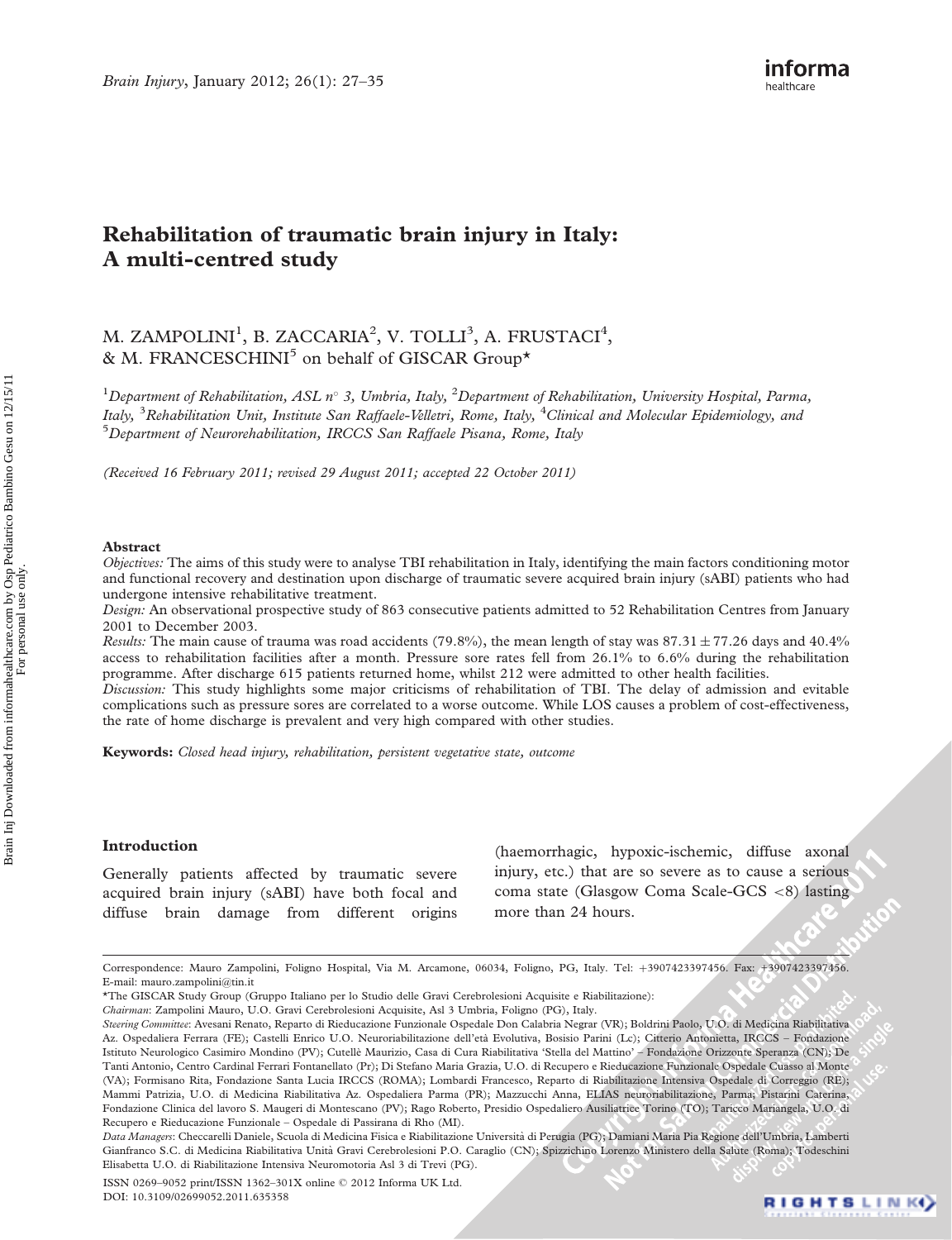The incidence of traumatic brain injury (TBI) due to car accidents has decreased, probably because of the introduction of stricter preventive road safety measures [1].

Rehabilitative management of sABI is one of the most complex challenges of modern rehabilitation. There is no other disability condition that requires such a huge investment of human, technological and structural resources. Recovery from TBI needs important rehabilitative intervention, even if it is not clear how much it influences the recovery itself. Studies published so far have not given decisive evidence regarding this, even if there is evident indication of the usefulness of rehabilitation [2].

Nevertheless, great difficulties can arise during rehabilitation depending on various factors: first of all, the brain damage type and severity, the patient's age and the presence of severe pre-morbid conditions.

The advanced age of patients, as well as poor neurological status, important trauma severity and poor quality of care were associated with a significantly lower probability of survival [3].

Furthermore, the clinical pathways could play a role in TBI patient outcome. Transferring TBI patients quickly to inpatient rehabilitation from acute wards improves their cognitive function and leads to a shorter length of stay [4]. The length of stay in acute hospitals and rehabilitation facilities has been getting shorter because of the increased demand for facilities and because of the resources that are available in the community for patients who are discharged early [5]. Although shorter LOS improves the efficiency of the rehabilitation it may be correlated to an increase in the mortality at follow-up [6].

The Traumatic Brain Injury Model System (TBIMS) was created by the National Institute on Disability and Rehabilitation Research (NIDRR) in 1987, to monitor rehabilitation activities on TBI patients in the US, showing the advantages of a wellcoordinated rehabilitative system among various specialist centres (http://www.tbindc.org) [7, 8].

To study TBI rehabilitation in Italy a retrospective study was carried out including 16 rehabilitation centres [9]. This study gave an overview of TBI rehabilitation but was limited by the retrospective study design with limited data and missing information.

It was therefore decided to carry out a perspective observational study in order to collect more data and to have a greater possibility of analysing the criticisms and the outcome of TBI patients. The GISCAR (Gruppo Italiano per lo Studio delle Gravi Cerebrolesioni Acquisite e Riabilitazione) study aimed at investigating the clinical characteristics of individuals with severe acquired brain injury (sABI) including both traumatic brain injuries and non-traumatic brain injuries from the start of the rehabilitation programme to discharge. This study analysed the sub-group of traumatic brain injury.

### Patients and methods

The subjects included in this study had a traumatic aetiology of brain injury. In all cases the index event had led to a comatose state, with a GCS score equal to or below 8 for more than 24 hours and possibly associated with neurological deficits. The data recorded involved unselected severe TBI cases consecutively admitted to 52 Italian Rehabilitation hospitals (cited in the Appendix) during the period from January 2001 to December 2003.

Demographic and social data (age, gender, nationality, years of education, marital status) were recoreded. Some clinical aspects were investigated:

- . Causes of the trauma:
	- Domestic.
	- Car accident,
	- . Work accident,
	- . Casual fall;
- . Substance abuse prior to trauma;
- . Anti-psychotic drugs;
- . Glasgow Outcome Scale (GOS);
- . Disability Rating Scale (DRS);
- . Level of Cognitive Functioning (LCF);
- . Nutrition:
	- . Oral (os), Parental, Percutaneus Endoscopic Gastrostomy (PEG), Nasogastric Tube, Mixed; and
- . Central Venous Catheter (CVC), Tracheostomy, Dysphagia, Urinary Catheter, Pressure Sores, Periarticular Heterotopic Ossification (PHO), non-infective respiratory problems, Infections, Epilepsy, Peripheral Neural System (PNS) Injury, prior head trauma, thoracic damage:
	- Present (yes) or absent (no).

The Onset Admission Interval, OAI (time from trauma to admission to a Rehabilitation Department) was also calculated.

The outcome indexes investigated were the destination upon discharge and the Length of Stay (LOS) in the Rehabilitation Hospital.

All the necessary data were prospectively recorded on a specific form. Only first admissions for clinical events were considered eligible for the study. All hospitalizations with a time lapse under 15 days were not considered as new events [10].

All patients gave their informed consent to take part in the study. The Ethics committee of the Hospital approved the research protocol.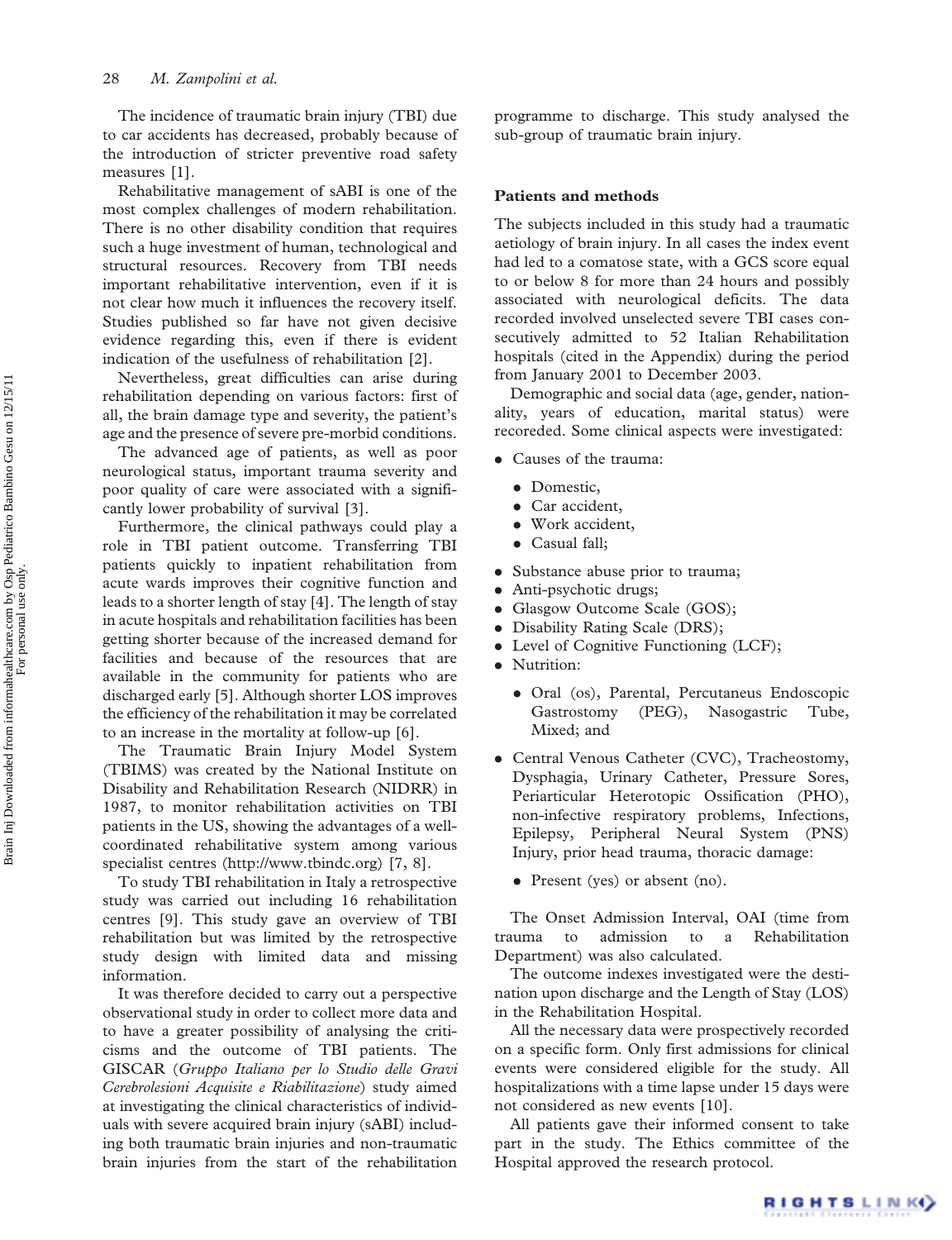## Statistical analyses

All data were entered into an SPSS database. An alpha of 0.05 was used for all statistical analyses.

Given the abnormal distribution of the data, only non-parametric tests were used. Baseline demographic and clinical features were compared across groups using a Chi-square test for categorical variables and the Kruskal-Wallis test for continuous variables.

Three outcomes were considered: differences in clinical variables before and after treatment, length of stay and destination after discharge which was divided into: home or other facility.

Chi-square and Mann-Whitney tests were used to compare clinical variables recorded at admission and upon discharge. Then, in order to determine if any factors were associated with not returning home after discharge, clinical and demographic variables measured at admission were entered into a multivariable model using logistic regression. This study examined all variables for multi-collinearity. It used the Hosmer–Lemeshow goodness-of-fit statistic to check the model fit. The findings have been reported as Odds Ratios (ORs), 95% Confidence Intervals (CI) and p-values. The model that best fitted with available data was developed.

Finally, to determine factors associated with length of stay, clinical and demographic variables measured at admission were entered into a multivariable model using linear regression. Given the non-normal distribution of the outcome variable 'length of stay', it was normalized using a logarithmic transformation. Again, all variables were examined for multi-collinearity and the best fitting model developed. The findings were reported as Mean Ratios (MRs), 95% CI and  $p$ -values.

## **Results**

#### Clinical and demographic characteristics of the sample

Eight hundred and thirty-six patients were examined. Nine patients died during hospitalization. All analyses were carried out on the remaining 827 patients.

The sample was characterized as follows: mean age  $35.73 \pm 17.04$  years, 78.5% of patients were males, 94.1% European, mean number of years of education was  $10.24 \pm 4.37$ , 63.7% of patients were employed, 64.1% were not married, 79.8% had a road accident, 6.1% had a domestic accident and 13.5% a work accident; 92% had never abused drugs, only 3.4% were prescribed anti-psychotic drugs during hospitalization, mean length of coma was  $29.73 \pm 42.11$  days, mean length of stay was  $87.31 \pm 77.26$  days, Onset Admission Interval was

 $\leq$ 1 month for 37.7% of cases,  $>$ 1 month  $\leq$ 2 months for 40.4% and  $>2$  months for 21.9%. On discharge 615 patients (74.4%) returned home.

## Differences between admission and discharge

A statistically significant improvement in almost all clinical variables was observed between admission and discharge. DRS score reduced from  $16.48 \pm$ 6.75 to  $8.81 \pm 7.04$  ( $p < 0.001$ ), patients with 'Good recovery' at GOS increased from 1.2% to 25.4%  $(p < 0.001)$  and those with 'Finalized-appropriate' at LCF from 3.1% to 28.1% ( $p < 0.001$ ), patients able to feed per os moved from  $45.8\%$  to  $84.2\%$  $(p < 0.001)$ , patients with CVC reduced from 22.7% to 1.3% ( $p < 0.001$ ), with tracheostomy from 42.1% to 7.9% ( $p < 0.001$ ), with dysphagia from 42.3% to 13.7% ( $p < 0.001$ ), with urinary catheter from 63.5% to 4.2% ( $p = 0.001$ ), with pressure sores from 26.1% to 6.6% ( $p < 0.001$ ); on the contrary patients with PHO (periarticular Heterotopic Ossification) increased from 11.5% at admission to 15.8% upon discharge ( $p = 0.001$ ).

#### Destination after discharge

After being discharged 615 patients returned home, whilst 212 were admitted to other health facilities. Variables that resulted as independent predictors of being admitted to another facility were: DRS score at admission (OR = 1.122, 95% CI: 1.088-1.157), age  $(OR = 1.015, 95\% \text{ CI: } 1.005-1.025), \text{ OAI, for}$ which 'OAI < 1 month' was assumed as the reference category, so OR for 'OAI > 1 month  $\leq 2$ months' was 1.588 (95% CI: 1.056–2.388) whilst OR for 'OAI  $>2$  months' was 2.482 (95% CI: 1.576–3.907). These variables entered in the best explaining model fitted by logistic regression.

ORs for other variables were adjusted where possible for the aforementioned predictors, so the likelihood of being admitted to another facility, rather than going home, was also significantly increased by the following variables assessed at admission: being in GOS 'vegetative status'  $(OR = 9.56, 95\% \text{ CI:})$ 1.19–76.71), being in LCF 'No answer' or 'Generalized answer'  $OR = 7.49$ , 95% CI: 2.79– 20.11 and OR = 5.49, 95% CI: 2.57-11.71), feeding not per os  $(OR = 7.47, 95\% \text{ CI: } 4.57-12.21 \text{ for }$ 'PEG',  $OR = 4.10$ ,  $95\%$  CI:  $2.66-6.32$  for 'Nasogastric tube',  $OR = 3.48$ , 95% CI: 1.31-9.26 for 'parenteral',  $OR = 3.00$ ,  $95\%$  CI: 1.58–5.72 for 'mixed'), having CVC (OR = 1.70, 95% CI: 1.17– 2.47), being tracheostomized ( $OR = 1.726$ , 95% CI: 1.161–2.564), having non-infective respiratory problems  $(OR = 1.92, 95\% \text{ CI: } 1.14-3.23)$ , presenting with dysphagia (OR = 3.40, 95% CI: 2.29-5.04), infection (OR = 1.92, 95% CI: 1.38–2.68), epilepsy  $(OR = 2.17, 95\% \text{ CI: } 1.26 - 3.74), \text{ urinary}$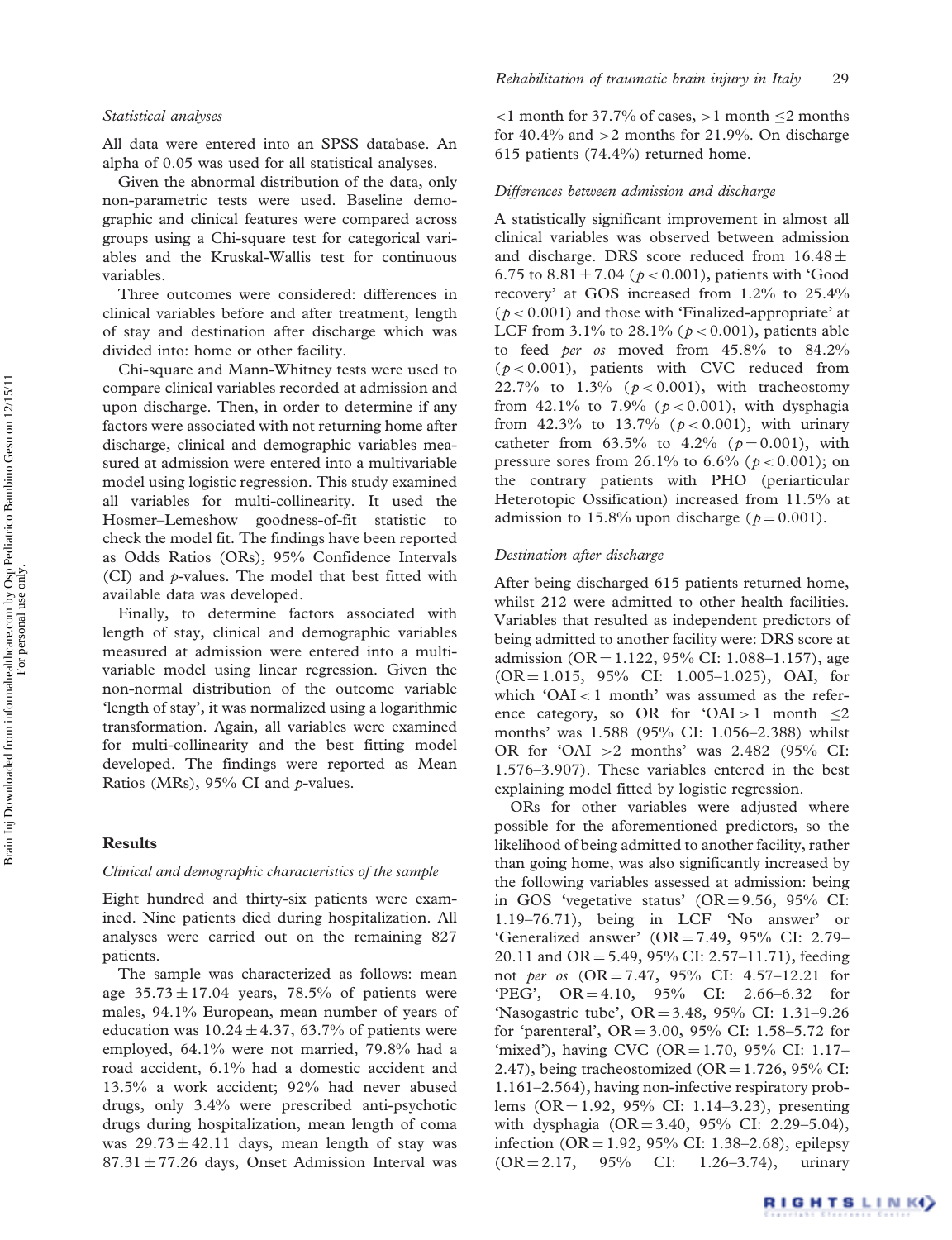catheter (OR = 3.045, 95% CI: 2.06-4.49), pressure sores  $(OR = 1.50, 95\% \text{ CI: } 1.06-2.15)$ , PHO  $(OR = 1.93, 95\% \text{ CI: } 1.21 - 3.08)$  (Table I).

## Length of stay

Variables that resulted as independent predictors of length of stay were: DRS score at admission  $(MR = 1.04, 95\% \text{ CI: } 1.03 - 1.05)$ , presence of pressure sores at admission ( $MR = 1.15$ , 95% CI: 1.03– 1.29), being tracheostomized at admission ( $MR =$ 1.31, 95% CI: 1.17–1.47), OAI, length of stay increased with increasing OAI ( $MR = 1.48$ , 95% CI: 1.33–1.66 for 'OAI > 1 month  $\leq$ 2 months', MR = 1.75, 95% CI: 1.54–1.99 for 'OAI > 2 months').

Table I. Predictors of dichotomous outcome of destination (home vs other facility).

|                                      |                            | Home $(n = 615)$  | Other facility<br>$(n=212)$ | OR (95% CI)               |
|--------------------------------------|----------------------------|-------------------|-----------------------------|---------------------------|
|                                      |                            |                   |                             |                           |
| Glasgow outcome scale on admission   | Good recovery              | $9(1.5\%)$        | $1(0.5\%)$                  | reference                 |
|                                      | Mild disability            | 94 (15.7%)        | 19 (9.1%)                   | $1.81(0.22 - 15.09)$      |
|                                      | Severe disability          | $408(68.0\%)$     | $94(45.0\%)$                | $2.06(0.26 - 16.43)$      |
|                                      | Vegetative status          | 89 (14.8%)        | $95(45.5\%)$                | $9.56(1.19-76.71)$        |
| Disability rating scale on admission |                            | $15.30 \pm 6.63$  | $19.92 \pm 5.91$            | $1.122(1.005-1.025)$      |
| Level of cognitive                   | No answer                  | $15(2.5\%)$       | $20(9.6\%)$                 | $7.49(2.79-20.11)$        |
| functioning on admission             | Generalized answer         | 89 (14.7%)        | 88 (42.3%)                  | $5.49(2.57 - 11.71)$      |
|                                      | Localized answer           | 89 (14.7%)        | 34 $(16.3\%)$               | $1.95(0.88-4.35)$         |
|                                      | Confused-agitated          | $129(21.3\%)$     | $27(13.0\%)$                | $1.12(0.50-2.51)$         |
|                                      | Confused-inappropriate     | $109(18.0\%)$     | $20(9.6\%)$                 | $1.02(0.44 - 2.37)$       |
|                                      | Confused-appropriated      | $96(15.8\%)$      | $9(4.3\%)$                  | $0.57(0.21-1.50)$         |
|                                      | Automatic-appropriated     | 55 $(9.1\%)$      | $10(4.8\%)$                 | reference                 |
|                                      | Finalized-appropriated     | $25(4.1\%)$       |                             |                           |
| Nutrition                            | Mixed                      | $46(7.6\%)$       | $18(8.6\%)$                 | $3.00(1.58 - 5.72)$       |
|                                      | Parenteral                 | $16(2.6\%)$       | $7(3.3\%)$                  | $3.48(1.31-9.26)$         |
|                                      | <b>PEG</b>                 | 58 (9.5%)         | 66 (31.4%)                  | $7.47(4.57-12.21)$        |
|                                      | Nasogastric tube           | 156 (25.6%)       | $77(36.7\%)$                | $4.10(2.66-6.32)$         |
|                                      | P.O.                       | 333 (54.7%)       | 42 $(20.0\%)$               | reference                 |
| Central venous catheter              | No                         | 480 (79.3%)       | 149 $(71.3\%)$              | reference                 |
|                                      | Yes                        | $125(20.7\%)$     | 60 $(28.7\%)$               | $1.70(1.17-2.47)$         |
| Tracheostomy                         | No                         | 396 (64.9%)       | 79 (37.4%)                  | reference                 |
|                                      | Yes                        | $214(35.1\%)$     | 132 $(62.6\%)$              | $1.726$ $(1.161 - 2.564)$ |
| Non-infective respiratory problems   | No                         | 477 (82.0%)       | 146 (73.0%)                 | reference                 |
|                                      | Yes                        | 43 (7.4%)         | $30(15.0\%)$                | $1.92(1.14 - 3.23)$       |
|                                      | Not assessed               | 62 $(10.7\%)$     | $24(12.0\%)$                |                           |
| Dysphagia                            | No                         | 334 (55.5%)       | 50 $(23.9\%)$               | reference                 |
|                                      | Yes                        | 181 $(30.1\%)$    | $100(47.8\%)$               | $3.40(2.29 - 5.04)$       |
|                                      | Not assessed               | $87(14.5\%)$      | 59 (28.2%)                  |                           |
| Infection                            | No                         | 367 $(62.8\%)$    | 93 $(45.4\%)$               | reference                 |
|                                      | Yes                        | 217 (37.2%)       | $112(54.6\%)$               | $1.92(1.38-2.68)$         |
| PNS injury                           | No                         | 517 (85.9%)       | $194(91.9\%)$               | reference                 |
|                                      | Yes                        | $85(14.1\%)$      | $17(8.1\%)$                 | $0.498(0.281 - 0.882)$    |
| Epilepsy                             | No                         | 571 (94.1%)       | $181 (86.6\%)$              | reference                 |
|                                      | Yes                        | $36(5.9\%)$       | 28 (13.4%)                  | $2.17(1.26 - 3.74)$       |
| Prior head trauma                    | No                         | 594 (97.9%)       | 204 (97.1%)                 | reference                 |
|                                      | Yes                        | 13 $(2.1\%)$      | $6(2.9\%)$                  | $1.792(0.616 - 5.210)$    |
| Thoracic damage                      | No                         | $335(55.2\%)$     | $116(55.0\%)$               | reference                 |
|                                      | Yes                        | 272 (44.8%)       | $95(45.0\%)$                | $1.037(0.735-1.463)$      |
| Age                                  |                            | $34.38 \pm 16.36$ | $39.63 \pm 18.35$           | $1.015(1.005-1.025)$      |
| Gender                               | Male                       | 479 (77.9%)       | $170(80.2\%)$               | reference                 |
|                                      | Female                     | 136 $(22.1\%)$    | 42 $(19.8\%)$               | $0.794(0.523 - 1.207)$    |
| Urinary catheter on admission        | No                         | 257 (42.7%)       | $40(19.0\%)$                | reference                 |
|                                      | Yes                        | 345 (57.3%)       | 171 (81.0%)                 | 3.045 (2.06-4.49)         |
| Pressure sores                       | No                         | 458 (76.8%)       | $137(65.6\%)$               | reference                 |
|                                      | Yes                        | $138(23.2\%)$     | $72(34.4\%)$                | $1.50(1.06-2.15)$         |
| Periarticular heterotopic            | No                         | 518 (90.4%)       | 161 $(83.0\%)$              | reference                 |
| ossification                         | Yes                        | 55 $(9.6\%)$      | 33 $(17.0\%)$               | $1.93(1.21-3.08)$         |
| Onset admission interval             | $\leq$ 1 month             | 261 (42.4%)       | 51 $(24.1\%)$               | reference                 |
|                                      | $>1$ month $\leq$ 2 months | 242 (39.3%)       | $92(43.4\%)$                | $1.588(1.056-2.388)$      |
|                                      | $>2$ months                | $112(18.2\%)$     | 69 $(32.5\%)$               | $2.482(1.576 - 3.907)$    |

Significant ORs are in bold.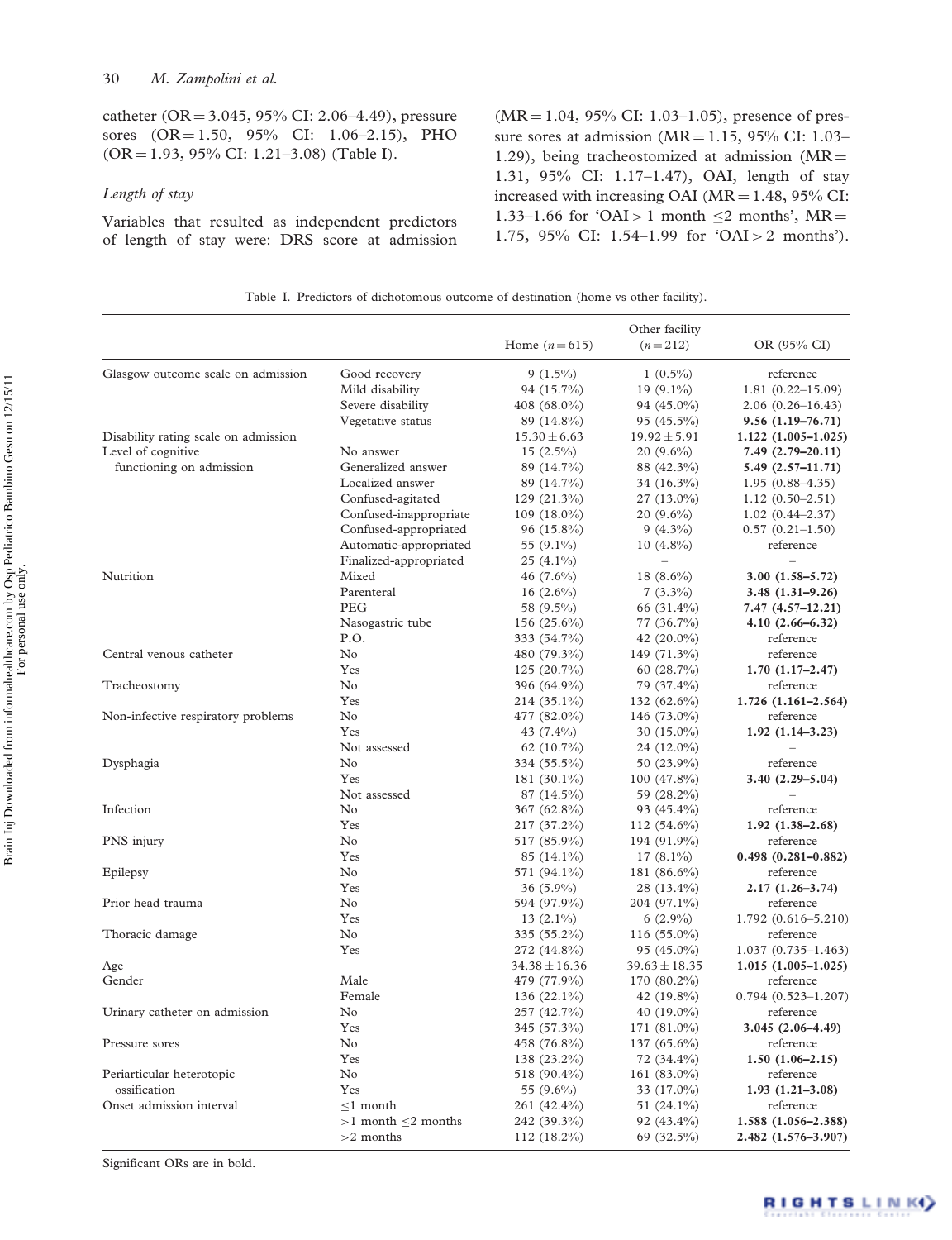MRs for other variables were adjusted where possible for the aforementioned predictors, MR of length of stay was also significantly increased by the following variables assessed at admission: being in GOS 'vegetative status' ( $MR = 1.92$ , 95% CI: 1.42– 2.60), being in LCF 'no answer' or 'generalized answer' or 'localized answer' ( $MR = 2.44$ , 95% CI: 1.72–3.45;  $MR = 2.67$ , 95% CI: 2.04–3.48;  $MR = 1.80, 95\%$  CI: 1.37–2.37), feeding not *per os*  $(MR = 1.67, 95\% \text{ CI: } 1.39 - 2.00 \text{ for } 'PEG', MR =$ 1.50, 95% CI: 1.31–1.73 for 'Nasogastric tube',  $MR = 1.49$ , 95% CI:  $1.10 - 2.03$  for 'parenteral',  $MR = 1.45$ , 95% CI: 1.19–1.76 for 'mixed'), presenting with non-infective respiratory problems  $(MR = 1.32, 95\% \text{ CI: } 1.08-1.62), \text{ dysphagia}$  $(MR = 1.28, 95\% \text{ CI: } 1.11 - 1.46),$  infection  $(MR =$ 1.43, 95% CI: 1.27-1.61), epilepsy  $(MR = 1.21,$ 95% CI: 1.01–1.45), urinary catheter (MR = 1.14, 95% CI: 1.01-1.29), PHO (MR=1.22, 95% CI: 1.04–1.44) (Table II).

## Discussion

This prospective study was carried out in order to analyse the rehabilitation of sABI in Italy. This paper only considered the group of traumatic brain injuries admitted to a rehabilitation centre for the first time. The aim of the study was to analyse and discuss the clinical pathways, clinical complexity and short-term outcome of TBI patients.

This is not an epidemiological study because it only included patients admitted to a rehabilitation centre. One should also bear in mind that there is an invisible cohort of patients who over a certain age are presumably excluded from rehabilitation programmes. Furthermore, although 52 Italian centres were involved in the study, there is a portion of TBI patients who were admitted to rehabilitation facilities that were not involved in this study. However, there was a considerable sample of TBI patients to represent the Italian territory.

The average age of the sample is in line with some US [11–13] and European data [3, 14, 15]. Prevalence of male patients (78.5%) in this sample is in line with that reported in the European literature [3, 14, 15], contrary to some North American authors' data [11, 13]. In the data Caucasians prevailed over other ethnic groups, contrary to the US experience [16].

Car accident is the leading cause in this data, more than in other European Countries [3, 14, 15] and the US [13]. On the other hand violence traumas are definitely lower than in the American (TBI Model System) surveys.

In this survey it is interesting to note how large the number of patients with work (13.5%) or domestic trauma (6.1%) is. These data should make the authorities consider the creation of awareness campaigns regarding these fields to prevent trauma.

Anamnestic drug or alcohol abuse is lower than other European [14] and American statistics (TBI Model System) [13, 16].

During the period studied in Italy the organization of TBI rehabilitation pathways was complex, especially for the transfer phase from the Emergency Department to the Intensive Rehabilitation Department. This survey clearly shows that more than 60% of patients were moved to the Rehabilitation Department more than 30 days after the trauma, yet it is known from the literature how important an early rehabilitative approach is for a positive outcome. European [14, 15, 17] and American (TBI Model System) data show an OAI which is definitely lower than that of Italy [13, 16].

Furthermore, the duration of LOS in this data is longer than in other European [14] and American ones [13, 16] (TBI Model System). This is probably due to the different welfare organization models (especially Italy vs US) and to the problematic Italian Rehabilitation pathways also for discharge from rehabilitation centres.

Presence of PEG and tracheostomy at admission is lower than in some other literature data [15], even if samples are too different to be compared. On the other hand the presence of PHO and dysphagia in the data is at an intermediate stage compared to the literature [15, 18, 19].

The percentage of pressure sores  $(26.1\%)$  at admission is quite high [19]. Probably a longer OAI causes some problems in rehabilitation nursing and consequently a higher probability of this complication.

Unlike North American data (TBI Model System), a huge percentage of these patients return home after discharge. This is probably due to a longer LOS and to a different social/family background. As might be expected younger patients have a higher probability of returning home.

DRS and OAI values play an important role in favouring a positive outcome in terms of LOS and return home, as can be seen in the regression model results. The positive role of an early admission to a rehabilitation department is confirmed by the literature [4, 11, 20], hence the need for Italian Health Organizations to pay more attention to improving the transferal from the emergency department to the rehabilitation one.

The presence of pressure sores and tracheostomy at admission contributes to lengthening LOS. In this sample during the stay in a rehabilitation ward a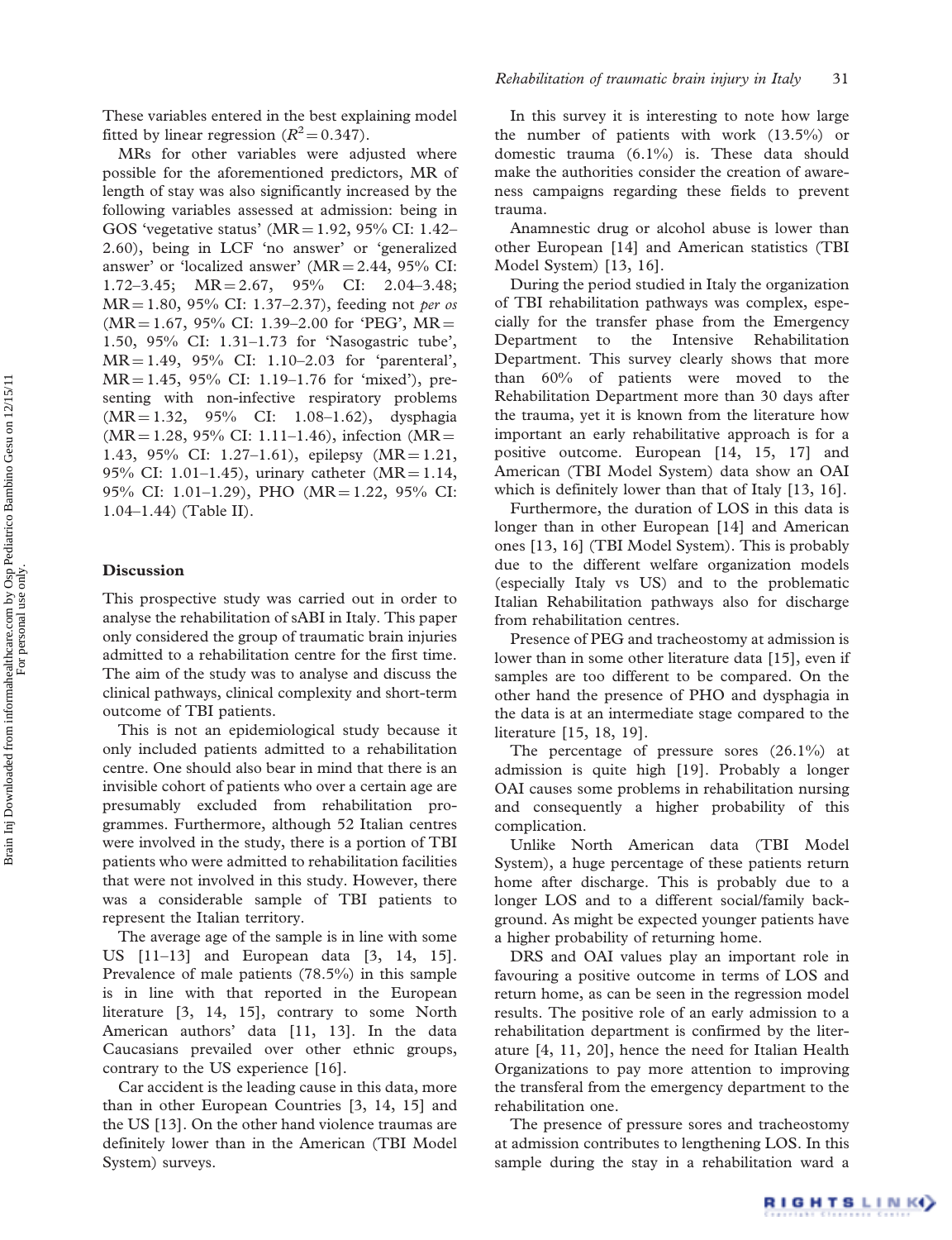|                                              |                            | Length of           | Mean ratio          |
|----------------------------------------------|----------------------------|---------------------|---------------------|
|                                              |                            | stay $(M \pm SD)$   | $(MR)$ (95%CI)      |
| Glasgow outcome scale on admission           | Good recovery              | $54.5 \pm 51.14$    | reference           |
|                                              | Mild disability            | $42.17 \pm 52.08$   | $0.53(0.39 - 0.72)$ |
|                                              | Severe disability          | $77.74 \pm 58.11$   | $1.04(0.78-1.39)$   |
|                                              | Vegetative status          | $147.44 \pm 101.76$ | $1.92(1.42 - 2.60)$ |
| Disability rating scale on admission         |                            |                     | $1.04(1.03-1.05)$   |
| Levels of cognitive functioning on admission | No answer                  | $136.26 \pm 113.30$ | $2.44(1.72 - 3.45)$ |
|                                              | Generalized answer         | $150.09 \pm 97.79$  | $2.67(2.04-3.48)$   |
|                                              | Localized answer           | $96.77 \pm 63.93$   | $1.80(1.37-2.37)$   |
|                                              | Confused-agitated          | $70.35 \pm 50.44$   | $1.33(1.02 - 1.74)$ |
|                                              | Confused-inappropriate     | $59.60 \pm 39.11$   | $1.11(0.85-1.47)$   |
|                                              | Confused-appropriated      | $54.33 \pm 47.63$   | $0.96(0.68 - 1.27)$ |
|                                              | Automatic-appropriated     | $48.92 \pm 54.94$   | $0.83(0.62 - 1.13)$ |
|                                              | Finalized-appropriated     | $51.44 \pm 45.54$   | reference           |
| Nutrition                                    | Mixed                      | $92.81 \pm 74.24$   | $1.45(1.19-1.76)$   |
|                                              | Parenteral                 | $112.35 \pm 102.57$ | $1.49(1.10-2.03)$   |
|                                              | <b>PEG</b>                 | $139.45 \pm 87.00$  | $1.67(1.39-2.00)$   |
|                                              | Nasogastric tube           | $108.56 \pm 77.46$  | $1.50(1.31-1.73)$   |
|                                              | P.O.                       | $56.49 \pm 45.92$   | reference           |
| Central venous catheter                      | No                         | $78.95 \pm 68.50$   | reference           |
|                                              | Yes                        | $118.75 \pm 91.92$  | $1.21(0.99-1.26)$   |
| Tracheostomy                                 | No                         | $62.46 \pm 51.06$   | reference           |
|                                              | Yes                        | $124.42 \pm 91.90$  | $1.31(1.17-1.47)$   |
| Non-infective respiratory problems           | No                         | $85.30 \pm 75.57$   | reference           |
|                                              | Yes                        | $104.30 \pm 76.16$  | $1.32(1.08-1.62)$   |
| Dysphagia                                    | No                         | $54.70 \pm 44.92$   | reference           |
|                                              | Yes                        | $111.20 \pm 79.10$  | $1.28(1.11-1.46)$   |
| Infection                                    | No                         | $74.09 \pm 64.40$   | reference           |
|                                              | Yes                        | $107.87 \pm 87.96$  | $1.43(1.27-1.61)$   |
| PNS injury                                   | No                         | $90.29 \pm 80.35$   | reference           |
|                                              | Yes                        | $78.18 \pm 53.31$   | $0.95(0.82 - 1.11)$ |
| Epilepsy                                     | No                         | $84.70 \pm 74.36$   | reference           |
|                                              | Yes                        | $134.83 \pm 98.54$  | $1.21(1.01-1.45)$   |
| Prior head trauma                            | No                         | $88.62 \pm 77.89$   | reference           |
|                                              | Yes                        | $79.16 \pm 59.25$   | $1.44(0.83 - 1.58)$ |
| Thoracic damage                              | No                         | $88.52 \pm 79.47$   | reference           |
|                                              | Yes                        | $87.86 \pm 74.39$   | $0.97(0.88 - 1.07)$ |
| Age                                          |                            |                     | $1.00(0.99-1.00)$   |
| Gender                                       | Male                       | $90.33 \pm 80.56$   | reference           |
|                                              | Female                     | $80.97 \pm 63.48$   | $0.93(0.83 - 1.04)$ |
| Urinary catheter on admission                | No                         | $57.91 \pm 49.43$   | reference           |
|                                              | Yes                        | $106.35 \pm 85.06$  | $1.14(1.01-1.29)$   |
| Pressure sores                               | No                         | $78.07 \pm 69.22$   | reference           |
|                                              | Yes                        | $115.80 \pm 87.93$  | $1.15(1.03-1.29)$   |
| Periarticular heterotopic ossification       | No                         | $80.95 \pm 71.24$   | reference           |
|                                              | Yes                        | $130.83 \pm 83.74$  | $1.22(1.04-1.44)$   |
| Onset admission interval                     | $\leq 1$ month             | $59.36 \pm 53.10$   | reference           |
|                                              | $>1$ month $\leq$ 2 months | $99.21 \pm 85.41$   | $1.48(1.33-1.66)$   |
|                                              | $>2$ months                | $118.12 \pm 80.38$  | $1.75(1.54-1.99)$   |

|  |  |  |  | Table II. Predictors of continuous outcome of length of stay. |  |  |  |  |  |
|--|--|--|--|---------------------------------------------------------------|--|--|--|--|--|
|--|--|--|--|---------------------------------------------------------------|--|--|--|--|--|

Significant MRs are in bold.

significant reduction was found in the presence of both of these (Table II). Lengthy LOS is probably due to the time required to treat these problems.

In summary, while this study confirms the data of other studies it also underlines some critical data related to the organization of the health system. In particular, the delay of admission to a rehabilitation facility is correlated with a worse outcome and an increase of complications such as pressure sores.

Therefore, early admission to a rehabilitation programme could improve the outcome and should be considered in the definition of the clinical pathways.

From the outcome results of the rehabilitation programmes, an improvement of the general clinical and functional status of the patients was observed. These data show the importance of a comprehensive rehabilitation programme.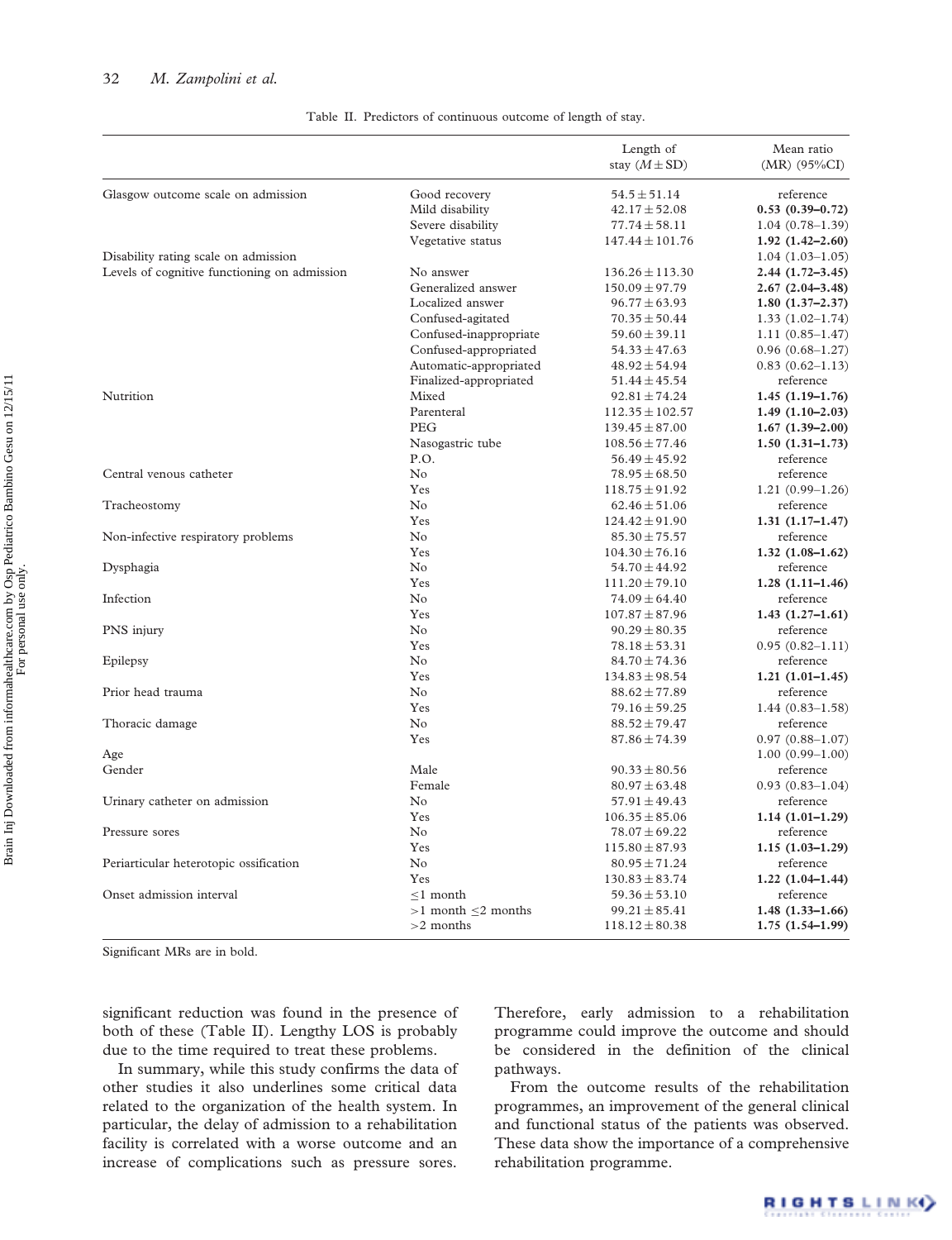A prolonged LOS was found in this study, compared with other countries. An adequate LOS is necessary to allow better recovery, but when it is too prolonged (often due to the difficulties of in-dwelling in the community) the cost-effectiveness decreases.

The rate of home discharge in Italy is higher compared with other studies, indicating a cultural predisposition to accepting these patients at home.

In conclusion, while this study focuses on the pathways of rehabilitation care in Italy, the results and indications could be extended to improve the rehabilitation of sABI in general. This experience allowed the authors to create a permanent database to continuously monitor the outcome and the issues related to the rehabilitation of sABI. In the future these data could be compared with the permanent databases of other countries, allowing benchmarking between the different approaches.

**Declaration of interest:** Financial disclosure statements have been obtained and no conflicts of interest have been reported by the authors or by any individuals in control of the content of this article. This study has been carried out with funds provided by 'La Regione d'Umbria', Italy. The authors do not have economic benefits from this study. Preliminary data from this study has been presented at various meetings and congresses.

## References

- 1. Tagliaferri F, et al. A systematic review of brain injury epidemiology in Europe. Acta Neurochirurgica (Wien) 2006;148:255–268, discussion 268.
- ▶ 2. High Jr. WM, et al. Early versus later admission to postacute rehabilitation: Impact on functional outcome after traumatic brain injury. Archives of Physical Medicine and Rehabilitation 2006;87:334–342.
- 3. Mauritz W, et al. Epidemiology, treatment and outcome of patients after severe traumatic brain injury in European regions with different economic status. European Journal of Public Health 2008;18:575–580.
- 4. Sirois MJ, Lavoie A, Dionne CE. Impact of transfer delays to rehabilitation in patients with severe trauma. Arcives of Physical Medicine and Rehabilitation 2004;85:184–191.
- 5. Granger CV, et al. The uniform data system for medical rehabilitation: Report of patients with traumatic brain injury discharged from rehabilitation programs in 2000–2007. American Journal of Physcal Medicine and Rehabilitation 2010;89:265–278.
- 6. Ottenbacher KJ, et al. Trends in length of stay, living setting, functional outcome, and mortality following medical rehabilitation. Journal of the American Medical Association 2004;292:1687–1695.
- 7. Bushnik T, et al. Etiology of traumatic brain injury: Characterization of differential outcomes up to 1 year postinjury. Archives of Physical Medicine and Rehabilitation 2003;84:255–262.
- 8. Bushnik T. Introduction: The Traumatic Brain Injury Model Systems of Care. Archives of Physical Medicine and Rehabilitation 2003;84:151–152.
	- 9. Zampolini M, Spizzichino L. Retrospective study of traumatic brain injury in italian rehabilitation centres. In 4th World Congress on Brain Injury. Turin: IBIA; 2001;427–428.
- 10. Zampolini M, Giscar G. Lo studio Giscar sulle gravi cerebrolesioni acquisite: Aspetti metodologici e dati preliminari. Giornale Italiano di Medicina Riabilitativa 2003;17: 15–30.
- 11. Cowen TD, et al. Influence of early variables in traumatic brain injury on functional independence measure scores and rehabilitation length of stay and charges. Archives of Physical Medicine and Rehabilitation 1995;76:797–803.
- 12. Arango-Lasprilla JC, et al. Functional outcomes from inpatient rehabilitation after traumatic brain injury: How do Hispanics fare? Archives of Physical Medicine and Rehabilitation 2007;88:11–18.
- 13. Green RE, et al. Prediction of return to productivity after severe traumatic brain injury: Investigations of optimal neuropsychological tests and timing of assessment. Archives of Physical Medicine and Rehabilitation 2008;89(Suppl 12): 51–60.
- 14. Sandhaug M, et al. Functional level during sub-acute rehabilitation after traumatic brain injury: Course and predictors of outcome. Brain Injury 2010;24:740–747.
- 15. Choi JH, et al. Multimodal early rehabilitation and predictors of outcome in survivors of severe traumatic brain injury. Journal of Trauma 2008;65:1028–1035.
- 16. De Silva MJ, et al. Patient outcome after traumatic brain injury in high-, middle- and low-income countries: Analysis of data on 8927 patients in 46 countries. International Journal of Epidemiology 2009;38:452–458.
	- 17. von Wild KR, Hoffmann A, Hoffmann B. Complications and neurosurgical interventions during early rehabilitation in head injured patients. Neurologica Neurochirurgica Pol 2000;34(Suppl 6):138–142.
- 18. Simonsen LL, et al. Symptomatic heterotopic ossification after very severe traumatic brain injury in 114 patients: Incidence and risk factors. Injury 2007;38:1146–1150.
- 19. Safaz I, et al. Medical complications, physical function and communication skills in patients with traumatic brain injury: A single centre 5-year experience. Brain Injury 2008;22: 733–739.
	- 20. Mammi P, Zaccaria B, Franceschini M. Early rehabilitative treatment in patients with traumatic brain injuries: Outcome at one-year follow-up. Eura Medicophys 2006;42:17–22.

#### Appendix: Participating centres

Ospedale Marino Alghero, U.O.R.R.F., Alghero (Ss), Diana Giovanni, Oggiano Vittoria; Cooperativa Onlus Luce Sul Mare – Reparto 'Ridente' ad Alta Specializzazione Neuroriabilitativa, Bellaria – Igea Marina (Rn), Morrone Elvira, Neri Cristina, Verri Giancarla; Az. Osp. Ospedali Riuniti di Bergamo, U.O. Recupero e Rieducazione Funzionale C/O Rota Matteo, Bergamo (Bg), Ghislandi Ivo, Melizza Giovanni, Algeri Lorella, Biffi Lino, Severgnini Roberta, Bianco Micaela, Manara Luisa; Irccs 'Eugenio Medea' Bosisio Parini, U.O. Neuroriabilitazione dell'eta` Evolutiva, Bosisio Parini (Lc), Castelli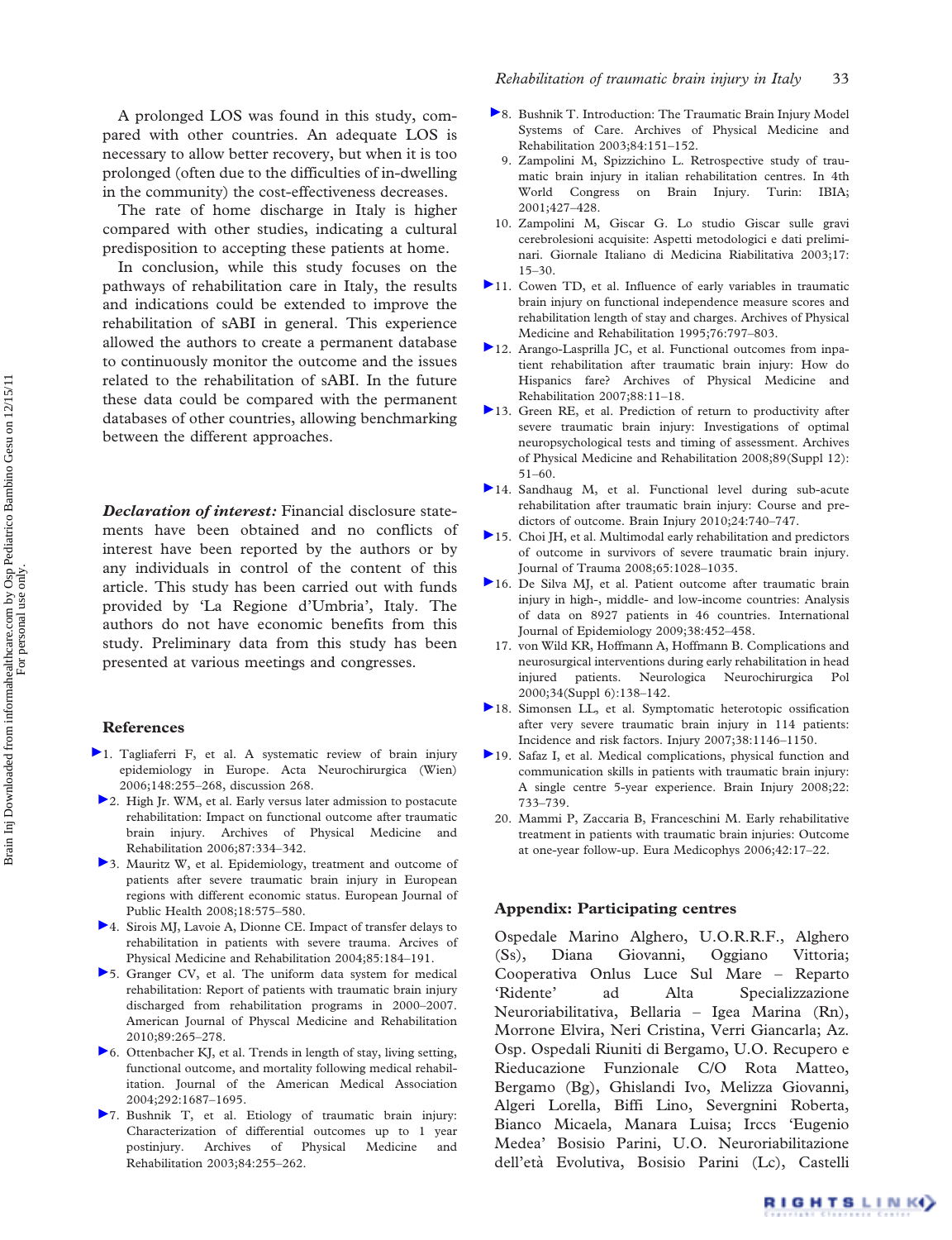Enrico, Strazzer Sandra, Bernasconi Simona; Ospedale di Correggio (Re), Reparto di Riabilitazione Intensiva, Correggio (Re), Brianti Rodolfo, Lombardi Francesco; Ospedale Valduce Costamasnaga (Lc), Centro di Riabilitazione Villa Beretta, Costamasnaga, (Lc), Lissoni Alberto, De Tanti Antonio, Lanfranchi Maurizio, Gasperini Giulio, Brambilla Emanuela, Colli Lucia; Azienda Ospedaliera Macchi Varese, U.O. Recupero e Rieducazione Funzionale, Ospedale Cuasso al Monte (Va), Di Stefano Maria Grazia, Baggiani Giulia, Baranzelli M. Linda, Grossi Alberto, Generani Ester; Presidio Ospedaliero di Caraglio – Asl 15 Cuneo, S.S. di Medicina Riabilitativa, Cuneo (Cn), Lamberti Gianfranco, Carena Giorgio, Antonino Elena, Az. Usl Ravenna, Medicina Riabilitativa P.O. di Faenza, Faenza (Ra), Testa Evole, Gatta Giordano; Azienda Ospedaliera Universitaria 'Arcispedale S. Anna – Ferrara – Dipartimento di Riabilitazione-Lungodegenza', Unità Operativa di Alta Specialità per la Riabilitazione Delle Gravi Cerebrolesioni (Ugc), Ferrara (Fe), Boldrini Paolo, Lavezzi Susanna, Bergonzoni Antonella, Cantagallo Anna, De Filippo Fernando, Gianisella Barbara; Centro Cardinal Ferrari Fontanellato (Pr), Centro di Riabilitazione per Gravi Cerebrolesioni, Fontanellato (Pr), Gradenigo Bruno, Cavatorta Sabina, Casanova Emanuela, Marchetti Paola, Miniello Stefania, Saviola Donatella; Presidio Ospedaliero Longone Al Segrino (Co), U.O. Recupero e Rieducazione Neuromotoria, Longone Al Segrino (Co), Tallarita Enrico, Semiglia Giorgia, Sbernini Maria Susi, Cesana Regina, Bertelè Anna; Azienda Ospedaliera 'G. Salvini', U.O. Rieducazione Neuromotoria, Garbagnate (Mi), Feller Sandro, Chierici Stefania, Ausenda Carlo, Foglia Patrizia, Di Troia Amalia, Sassi Luigi, Cometa Cataldo; Fondazione S. Maugeri – Clinica Del Lavoro E Della Riabilitazione Montescano – Irccs – Unita` Operativa Neurolesi 1, Montescano (Pv), Pistarini Caterina, Fizzotti Gabriella, Contardi Antonella, Bazzini Giacomo; Fondazione S. Maugeri – Clinica Del Lavoro E Della Riabilitazione – Irccs – Istituto Scientifico di Montescano – divisione di Recupero E Rieducazione Funzionale Ii – Neurolesi 2 – Montescano (Pv), Guarnaschelli Caterina, Boselli Mirella, Achilli Maria Pia, Arrigoni Nadia; Ospedale S. Cuore Don Calabria – Negrar (Vr), dipartimento di Riabilitazione (Unita` Gravi Cerebrolesioni – Servizio di Riabilitazione), Negrar (Vr), Rigoli Gianfranco, Avesani Renato, Salvi Luca, Armani Giuseppe; Azienda Ospedaliera di Parma, U.O. Complessa di Medicina Riabilitativa, Parma (Pr), Franceschini Marco, Mammi Patrizia, Perelli Ercolini Daniela, Corsini Delfina, Zaccaria Barbara; Centro Ospedaliero di Riabilitazione Intensiva, Centro Ospedaliero di Riabilitazione Intensiva – Passignano Sul Trasimeno (Pg), Sciarrini Francesco, Orecchini Giuliana, Preiti Nicola; Azienda Ospedaliera 'G. Salvini', U.O. di Riabilitazione, Passirana di Rho, (Mi), Taricco Mariangela, Adone Roberto, Simeoni Fabrizia; Azienda Ospedaliera Universitaria Pisana, U.O. di Neuroriabilitazione Universitaria, Pisa (Pi), Rossi Bruno, Carboncini Maria Chiara, Bonfiglio Luca, Chiocca Silvia; Irccs Stella Maris, Sezione di Riabilitazione, Pisa (Pi), Cipriani Paola; Istituto S. Stefano P. Potenza Picena, Unita` di Risveglio, Porto Potenza Picena (Mc), Serafini Paolo, Gironelli Luca, Celentano Antonietta, Tulli Daniela; Az. Usl Ravenna, Servizio Medicina Riabilitativa P.O. di Ravenna (Ra), Testa Evole, Gatta Giordano, Taroni Beatrice; Fondazione Santa Lucia Irccs, Unita` Post-Coma, Roma, Formisano Rita, Rigon Jessica, Bivona Umberto, Penta Francesca; Ospedale Bellini di Somma Lombarda – Az. Ospedaliera – Sant'antonio Abate – Gallarate, Dipartimento di Riabilitazione – Reparto Riabilitazione Post-Acuti, Somma Lombarda (Va), Zaro Francesco, Cornaro Carlo Maurizio, Galli Stefano; Ospedale Maria Adelaide Torino U.O. A. Recupero e Rieducazione Funzionale U.O.S. 'Gravi Cerebrolesioni', Torino (To), Actis Maria Vittoria, Rossini Rocco, Emanuel Carlo, Tessari Paolo; Presidio Ospedaliero Ausiliatrice Torino, Centro di Riabilitazione per Gravi Cerebrolesioni, Torino (To), Rago Roberto, Perino Claudio, Pietrapiana Paolo; Ospedali Riuniti 'Lancisi-Salesi-Umberto I' di Ancona, Clinica di Neuroriabilitazione, Torrette di Ancona (An), Ceravolo Maria Gabriella, Coccia Michela; dip. Riabilitazione Valle Umbra Sud Trevi (Pg), Unita` Organica di Riabilitazione Intensiva Neuromotoria Trevi (Pg), Todeschini Elisabetta, Cecconi Michela, Proietti Anna Rita, Damiani Maria Pia; Ospedale Ca' Foncello Treviso - Azienda Ulss N° 9 Regione Veneto – Medicina Fisica E Riabilitazione – Dipartimento di Riabilitazione e Lungodegenza Post-Acuzie, Treviso (Tv), Zorzi Gianalberto, Bargellesi Stefano, Gaiotto Stefano, Bonivento Giampietro, Soncin Anna, Khan Sefid Maryam; Ospedale S. Camillo - Venezia, Unità di Neuroriabilitazione, Venezia Lido (Ve), Tonin Paolo, Casson Salvino, Sale Eleonora, Busetto Alessandro, Pirlali Cristina; Fondazione Clinica del Lavoro S. Maugeri – Veruno, divisione Recupero E Rieducazione Funzionale, Veruno, (No), Galante Massimo, Vecchio Anna, Corra Tiibbo, Cossa Federico, Laialoma Marcella, Angelino Elisabetta; Azienda U.L.S.S. N°6 - Vicenza - U.O. Medicina Riabilitativa – Unita` Gravi Cerebrolesioni – Vicenza (Vi), Cortese Feliciana, Bertagnoni Gianettore, Sensi Giovanni; Universita` Milano Bicocca – Dip.